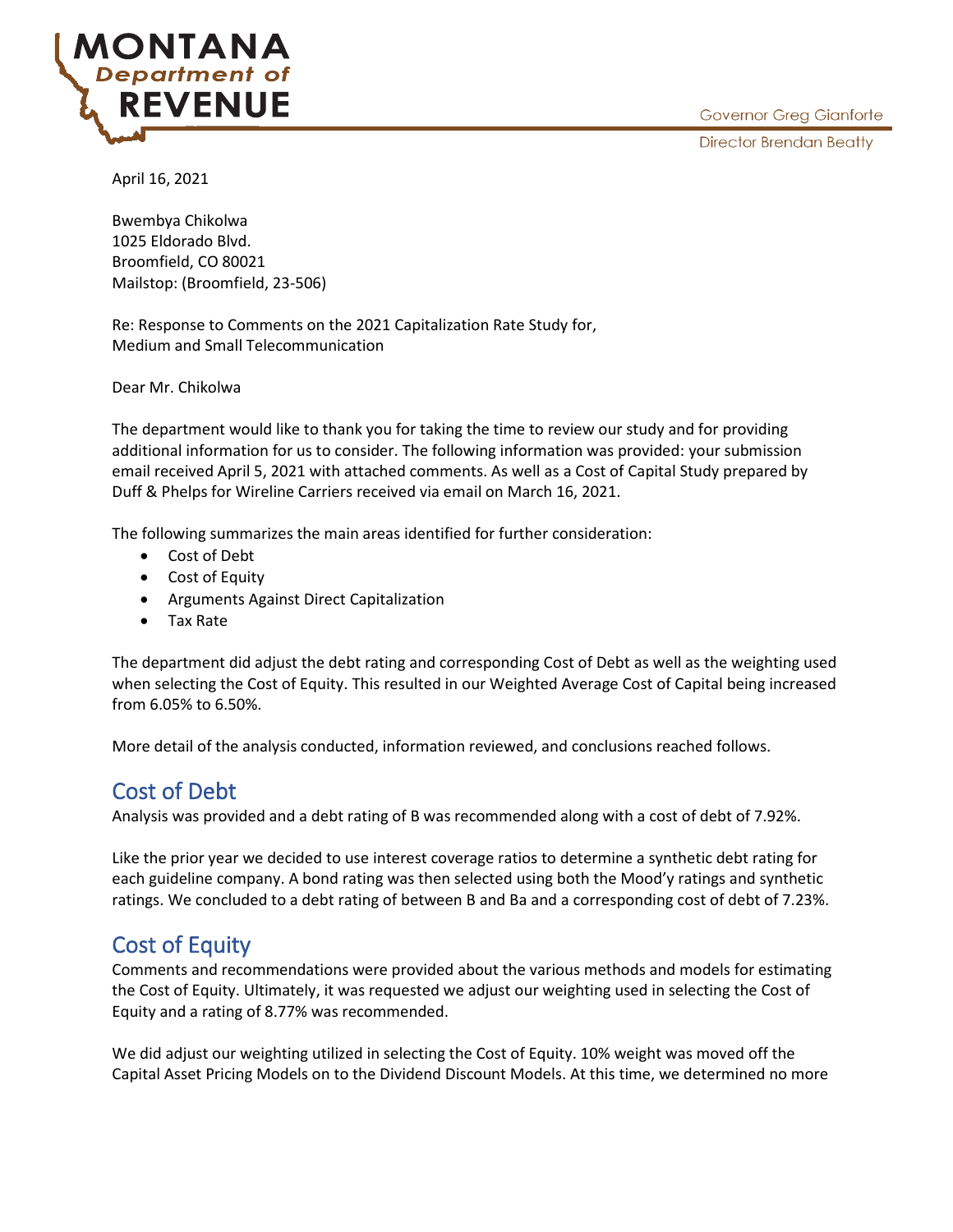Mr. Chikolwa April 16, 2021 p. 2

weight than this should be placed on the Dividend Discount Models as only 2 of the 6 guideline companies have enough information to be able to complete the model.

We concluded to a Cost of Equity of 8.68%.

## Direct Capitalization Approach

Comments were provided detailing the weakness of the Direct Capitalization Approach.

As the comments pertain to the usage of direct capitalization in general and not the methodologies utilized to estimate the Direct Capitalization Rate. No adjustments were deemed necessary to the study. However, these comments along with other considerations are part of the reconciliation process an appraiser must consider when selecting which Approaches to Value should receive weight when concluding on a market value.

## Income Tax Rate

It was recommended we increase the tax rate used to tax affect the cost of debt as the rate we used is less than the average paid by most companies.

As a result of this request we reviewed the financial statements of the guideline companies to determine what the combined marginal tax rate has been over the recent past. Exhibit 1 provides the result of our analysis.

|                    | 2020    |              |                 | 2019    |              |                 | 2018    |              |                 |
|--------------------|---------|--------------|-----------------|---------|--------------|-----------------|---------|--------------|-----------------|
|                    | Federal | <b>State</b> | <b>Combined</b> | Federal | <b>State</b> | <b>Combined</b> | Federal | <b>State</b> | <b>Combined</b> |
| <b>GPC Ticker</b>  | Rate    | Rate         | <b>Marginal</b> | Rate    | Rate         | Marginal        | Rate    | Rate         | Marginal        |
| <b>ATUS</b>        | 21.0%   | 10.2%        | 31.2%           | 21.0%   | $-3.3%$      | 17.7%           | 21.0%   | 44.9%        | 65.9%           |
| <b>CNSL</b>        | 21.0%   | 1.6%         | 22.6%           | 21.0%   | 10.6%        | 31.6%           | 21.0%   | 5.2%         | 26.2%           |
| <b>LUMN</b>        | 21.0%   | $-10.8%$     | 10.2%           | 21.0%   | $-1.6%$      | 19.4%           | 21.0%   | $-1.5%$      | 19.5%           |
| <b>TDS</b>         | 21.0%   | 4.0%         | 25.0%           | 21.0%   | 5.5%         | 26.5%           | 21.0%   | 4.9%         | 25.9%           |
| <b>USM</b>         | 21.0%   | 3.4%         | 24.4%           | 21.0%   | 3.4%         | 24.4%           | 21.0%   | 4.0%         | 25.0%           |
| <b>WOW</b>         | 21.2%   | 0.9%         | 22.1%           | 21.1%   | 5.5%         | 26.6%           | 21.0%   | 7.8%         | 28.8%           |
| Average            | 21.0%   | 1.5%         | 22.6%           | 21.0%   | 3.3%         | 24.4%           | 21.0%   | 10.9%        | 31.9%           |
| Median             | 21.0%   | 2.5%         | 23.5%           | 21.0%   | 4.5%         | 25.5%           | 21.0%   | 5.1%         | 26.1%           |
| <b>Trimmed Avg</b> | 21.0%   | 2.5%         | 23.5%           | 21.0%   | 3.2%         | 24.2%           | 21.0%   | 5.5%         | 26.5%           |
| <b>High</b>        | 21.2%   | 10.2%        | 31.2%           | 21.1%   | 10.6%        | 31.6%           | 21.0%   | 44.9%        | 65.9%           |
| Low                | 21.0%   | $-10.8%$     | 10.2%           | 21.0%   | $-3.3%$      | 17.7%           | 21.0%   | $-1.5%$      | 19.5%           |

#### **Exhibit 1**

#### **Guideline Company Combined Marginal Income Tax Rate** *From: GPC 10-k's*

Based on our review, we concluded that our tax rate is reasonable, and no adjustments was made to the tax rate used to tax affect our Cost of Debt.

# Overall Weighted Average Cost of Capital

Exhibit 2 and 3 demonstrate the overall impact to our study for the adjustments made.